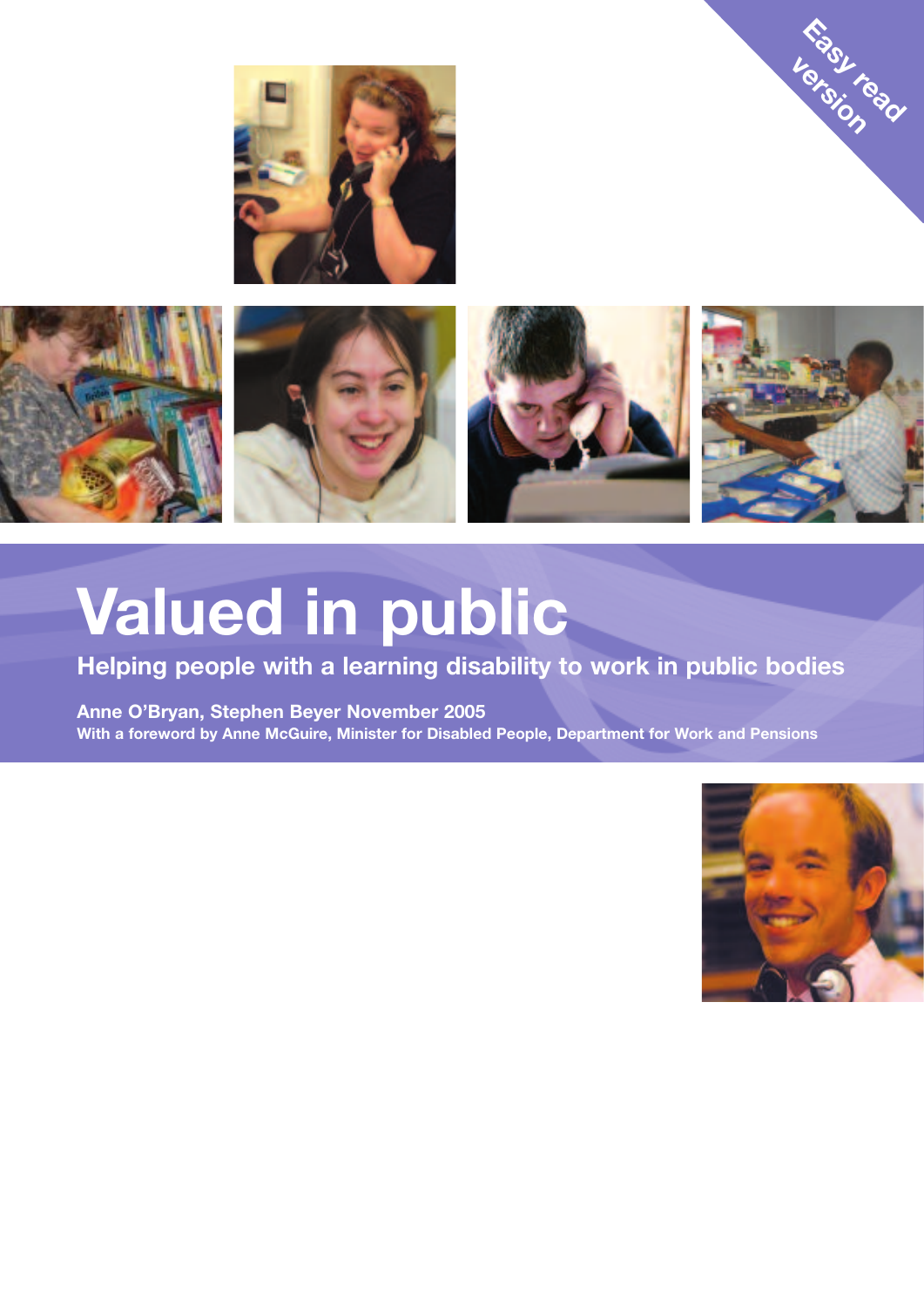# **Contents**

| 1  | What is 'Valued in public' about?            |
|----|----------------------------------------------|
| 3  | Finding out about what jobs are available    |
| 5  | Job adverts                                  |
| 6  | Choosing people for jobs                     |
| 7  | Applying and recruiting                      |
| 9  | Flexible working and support                 |
| 11 | Making inductions better                     |
| 11 | Learning the job                             |
| 13 | Supervision                                  |
| 14 | Sorting out problems                         |
| 15 | <b>Disputes</b>                              |
| 16 | Developing your career                       |
| 17 | To find out more                             |
| 18 | <b>Thanks</b>                                |
| 20 | What the difficult words in this report mean |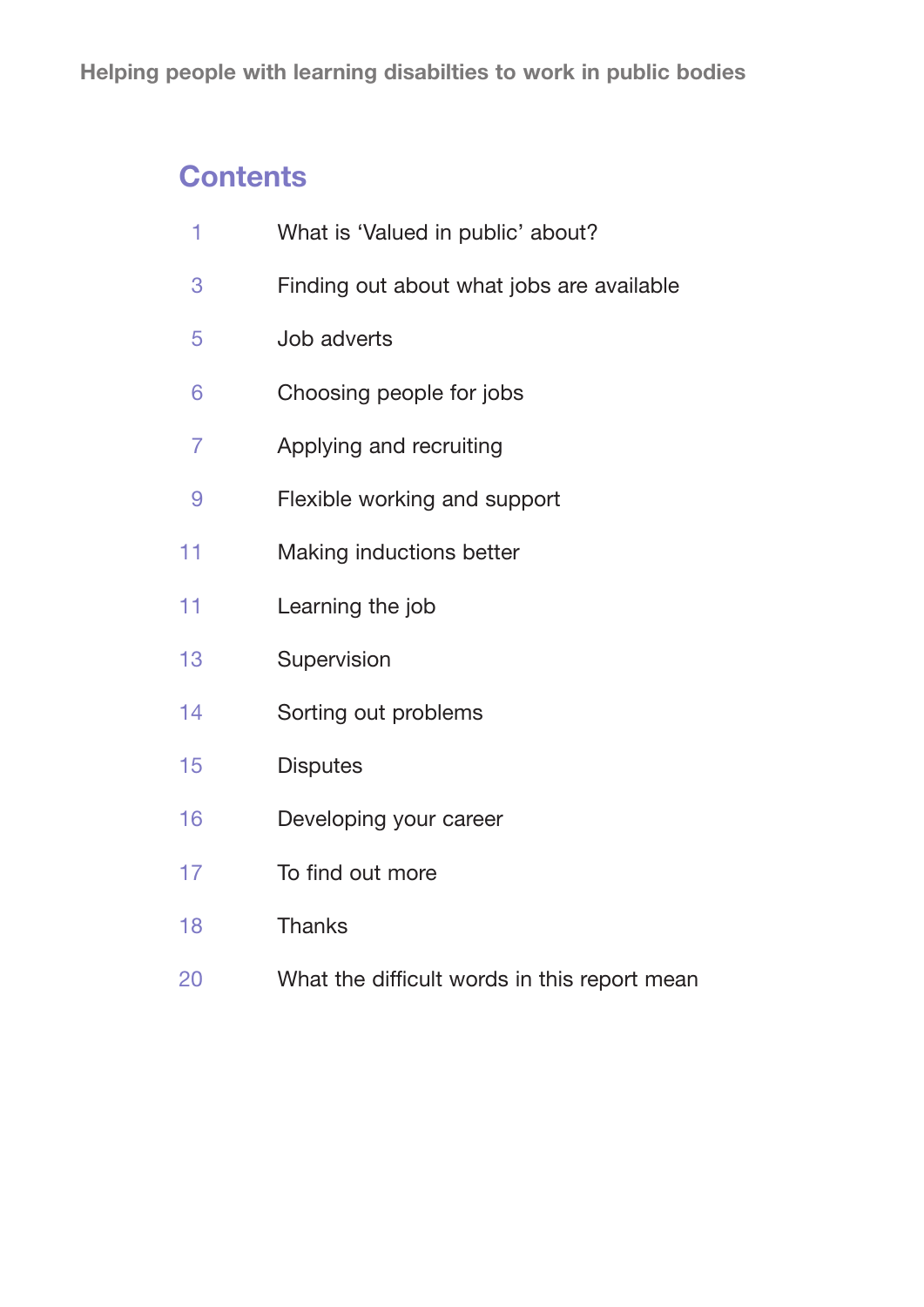

# **What is 'Valued in public' about?**

Anne O'Bryan and Steve Beyer wrote **Valued in public** to help public employers like councils and health services give more people with a learning disability jobs.

It says how public employers can make sure you have a fair chance of finding out about jobs, applying for them and working well in your job. Anne and Steve found many employers employing wonderful people in wonderful jobs. So they wrote this guide so that other employers could see that it is a good thing to do.

They wanted to learn how good employers get good employees. So they looked at how they:

- advertise jobs
- recruit people
- offer induction and training
- supervise people
- offer promotion.

Anne and Steve also looked at what the employers they met did to attract good workers with a learning disability and what they did to help them do a good job.

### There are different types of support for employers:



• **supported employment** – where you have a real job, are paid by a real employer and get help from a support organisation to make it work.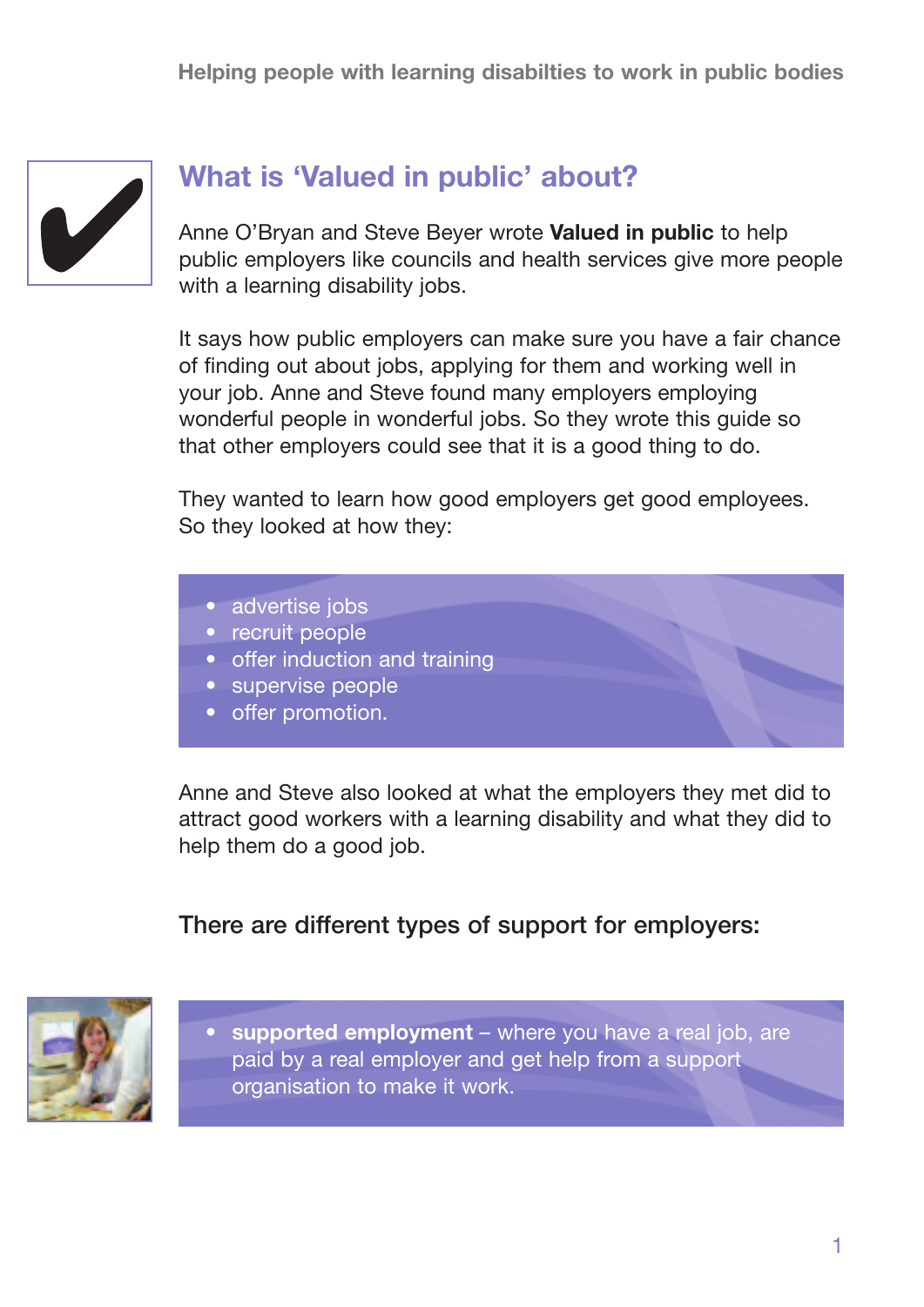

- funding for things like ramps, equipment and support
- **disability awareness training** from self advocacy groups to tell employers how to support you better.

### Why people with a learning disability should have jobs:



- Many employers think their workers with a learning disability are good and really want to work.
- It promotes good attitudes to them and helps them take part in everyday life.
- It teaches other staff more about what disability means.
- Employers want good employees with a disability.
- Disabled people want jobs.
- The Government wants excluded people to take part.
- The law says it's the right thing to do.
- Supported employment and other support can help.

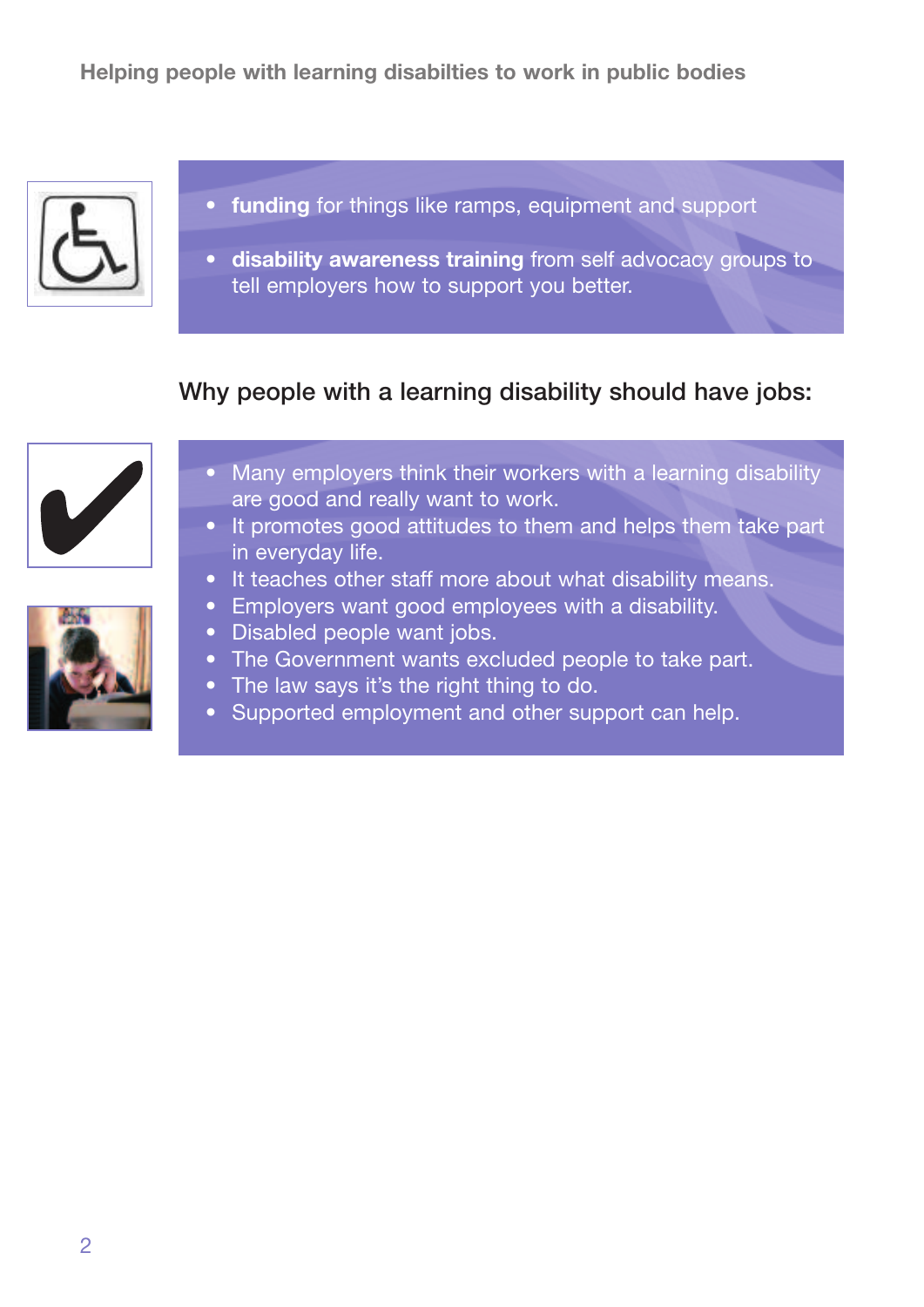# **Finding out about what jobs are available**

### Why people with a learning disability don't apply for jobs:





• They may also have been on benefits for a long time. They may worry that getting a paid job will mean losing benefits.



- Many want to work, but don't know enough about the jobs employers have and which ones they might be able to do.
- Many people do not read well and find information about jobs hard to understand.

### How employers can make things better

People with a learning disability need clear information about what jobs they need to actually do.

Employers can help you if they:



- tell everyone about where people with a learning disability have got jobs
- stand for fairness and make this clear in their adverts and when they contact you
- make sure they are positive and friendly when you get in touch with them about jobs
- give positive feedback where people fail in a job application to help you get better at applying for jobs.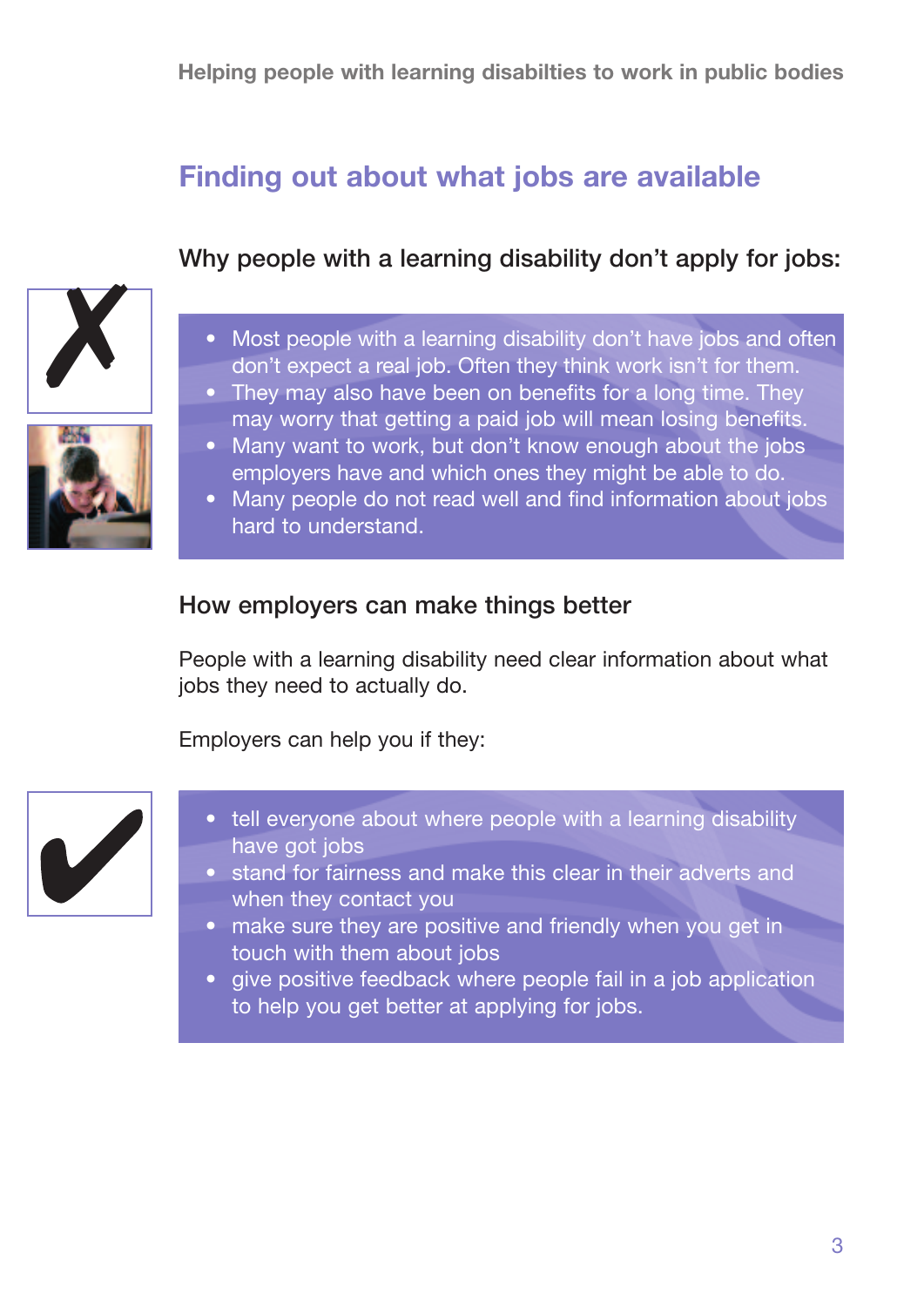Why some employers find it hard to find jobs that people with a learning disability can do:

- They have not met people with a learning disability.
- They don't see it as their job to do this.
- They don't know how well people can do jobs.
- They don't know how to help people find the jobs they can do.

### How employers can help you:



- They can offer temporary jobs and try-outs to help you find out about the organisation and see what you can do. They can offer you a permanent job if things go well.
- They should make sure you progress in your job. They should think about giving you more pay, promotion and career moves – like any other worker.

#### Employers can look for:



- jobs that don't need qualifications or driving license
- jobs that don't change all the time
- jobs in teams where tasks can be shared
- getting advice from supported employment organisations to find jobs which suit people with a learning disability.



The next part of the booklet looks at the different stages of applying for a job and working in a job. It looks at how employers can help you at every stage.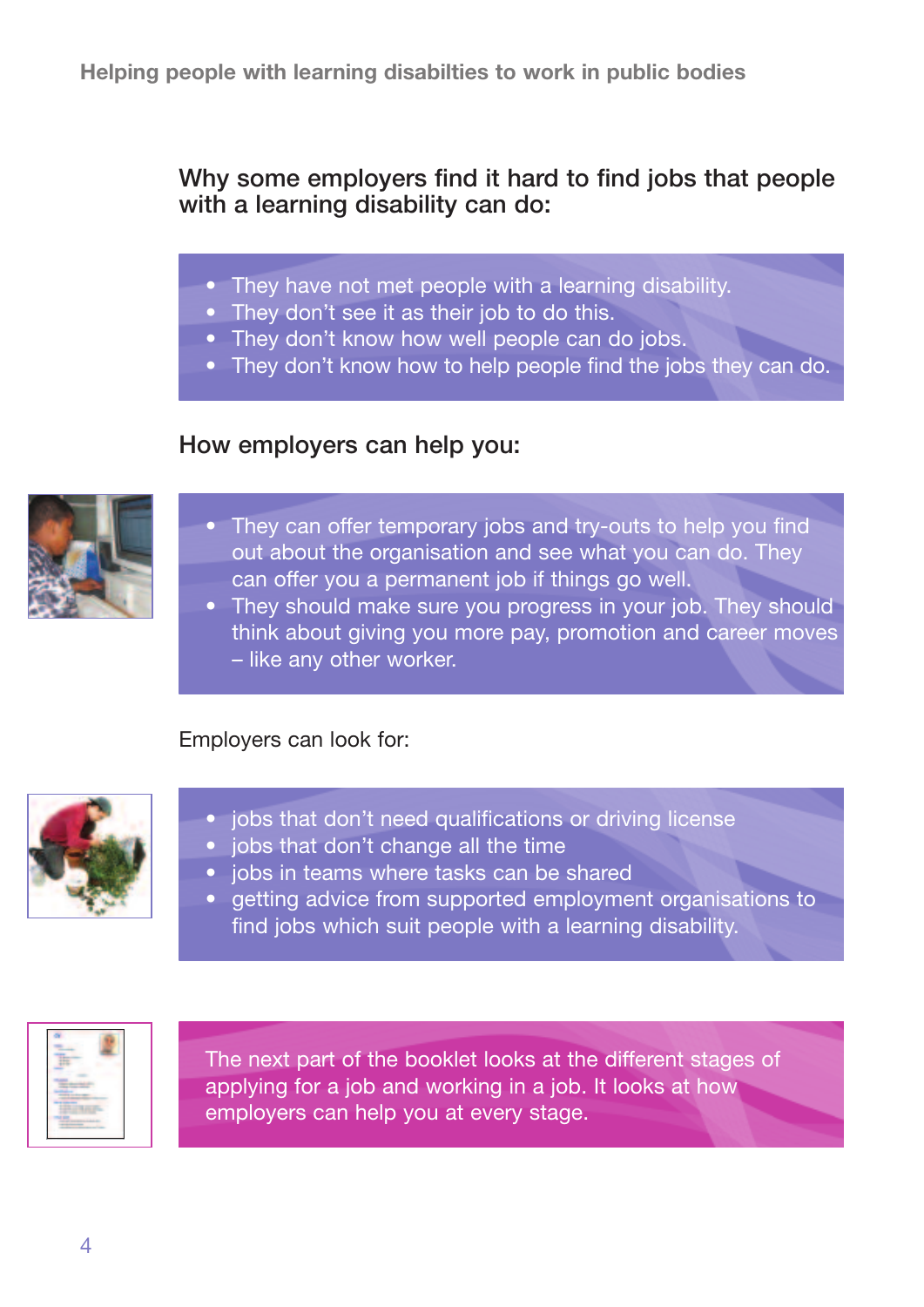# **Job adverts**

# Why don't people apply for jobs?

- Often people have failed to get jobs in the past.
- They don't know what jobs are available.
- They may see the public sector as not wanting outside people like people with a disability.

### How employers can help you

They can:



**✗**

- tell people in their organisation about the good reasons to employ a disabled person and how they can make **reasonable adjustments**
- be flexible in recruiting people
- advertise in newspapers and:
	- **–** on their website
	- **–** at the Jobcentre
	- **–** in free newspapers
	- **–** by telling people
- maketheir website easy to read
- get to know local learning disability groups advertise with them and use disability magazines
- tell people that they can use different ways to respond (like email).

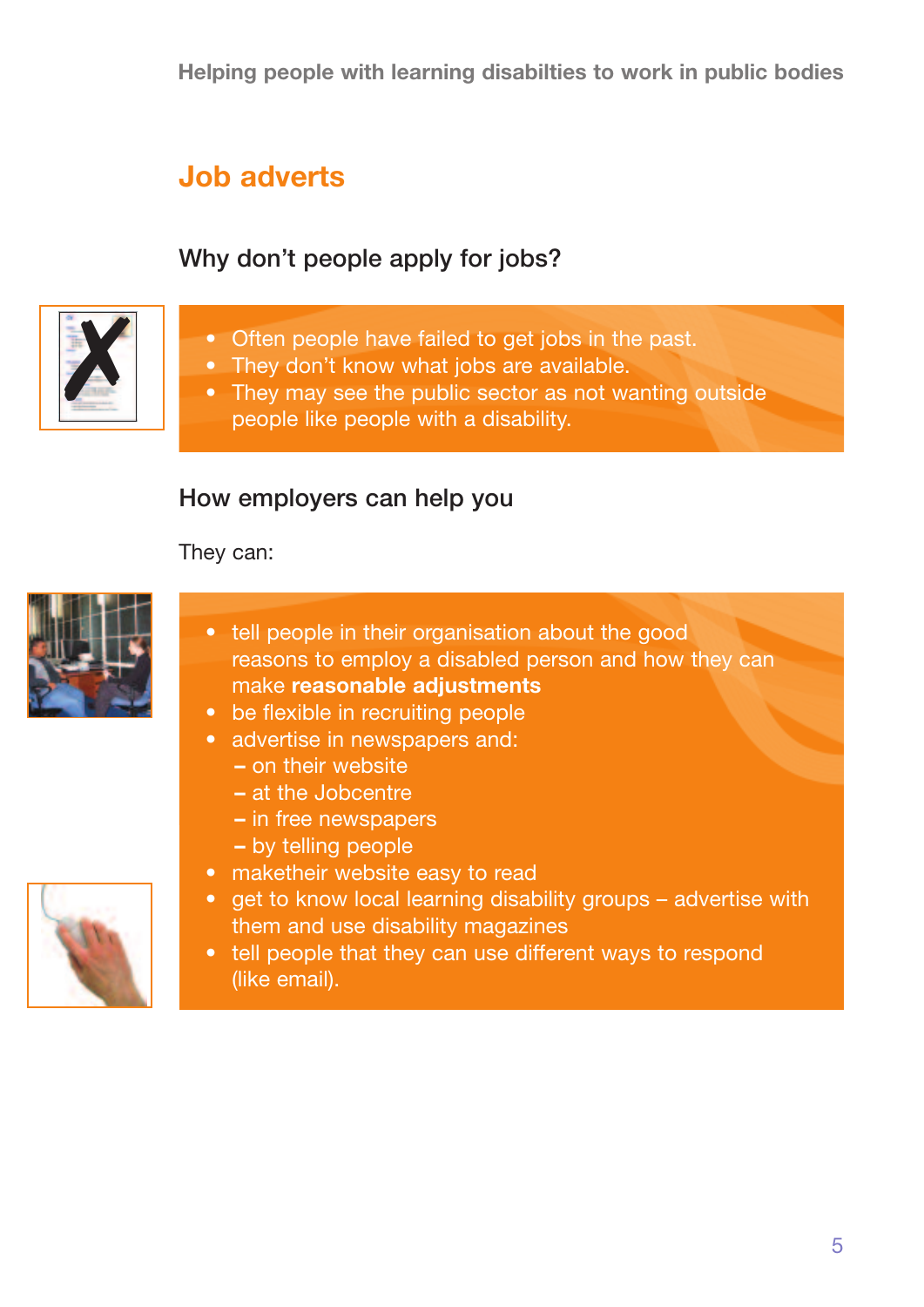# **Choosing people for jobs**

### Why don't people apply?

- Public bodies often use recruitment agencies to get workers. This can exclude people.
- Some people with a learning disability are nervous of big organisations, and need to know how they can be included.

### How employers can help you

They can:

- put recruiters, operational managers and disabled people who want jobs in touch with each other
- reach people through jobfairs, offer advice like how to fill out forms, get to an interview and where you can get more help
- make a long-term plan and check how it is working
- ask people applying to tell them of their disability and work with you on any adjustments you need.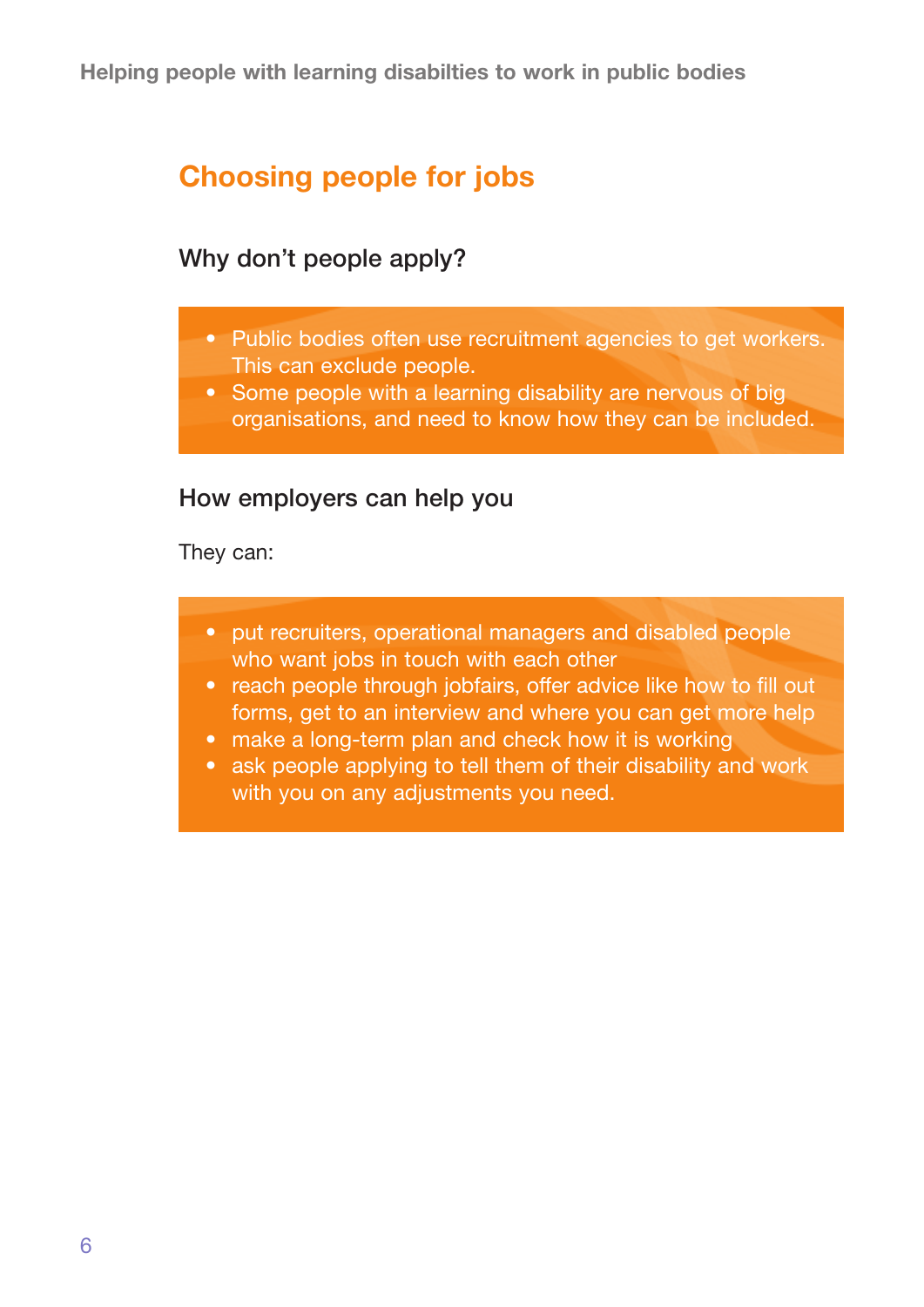# **Applying and recruiting**

### What can get in the way:

- How some employers recruit workers may not suit you.
- Interviews don't always tell employers whether you will be good in a job. You may need more time, and be shy in groups. You might be bad at interviews but good at the job!
- Job descriptions and person specifications may ask you for qualifications not needed for the job.
- Some people still think that people with a learning disability can't work.

# How employers can help you

They can:

- look for people who can do that job and only ask for qualifications needed for the job
- make their information easy to understand by:
	- **–** having large print application forms or information on tape
	- **–** using simple language and pictures
	- **–** accepting CV and emails not just application forms
- help you with the application by:
	- **–** telling you how applying works and offering you help with applying for a job
	- **–** talking to you to see what style of information helps you – like large print or tape
	- **–** asking about the adjustments you need, not about your disability.

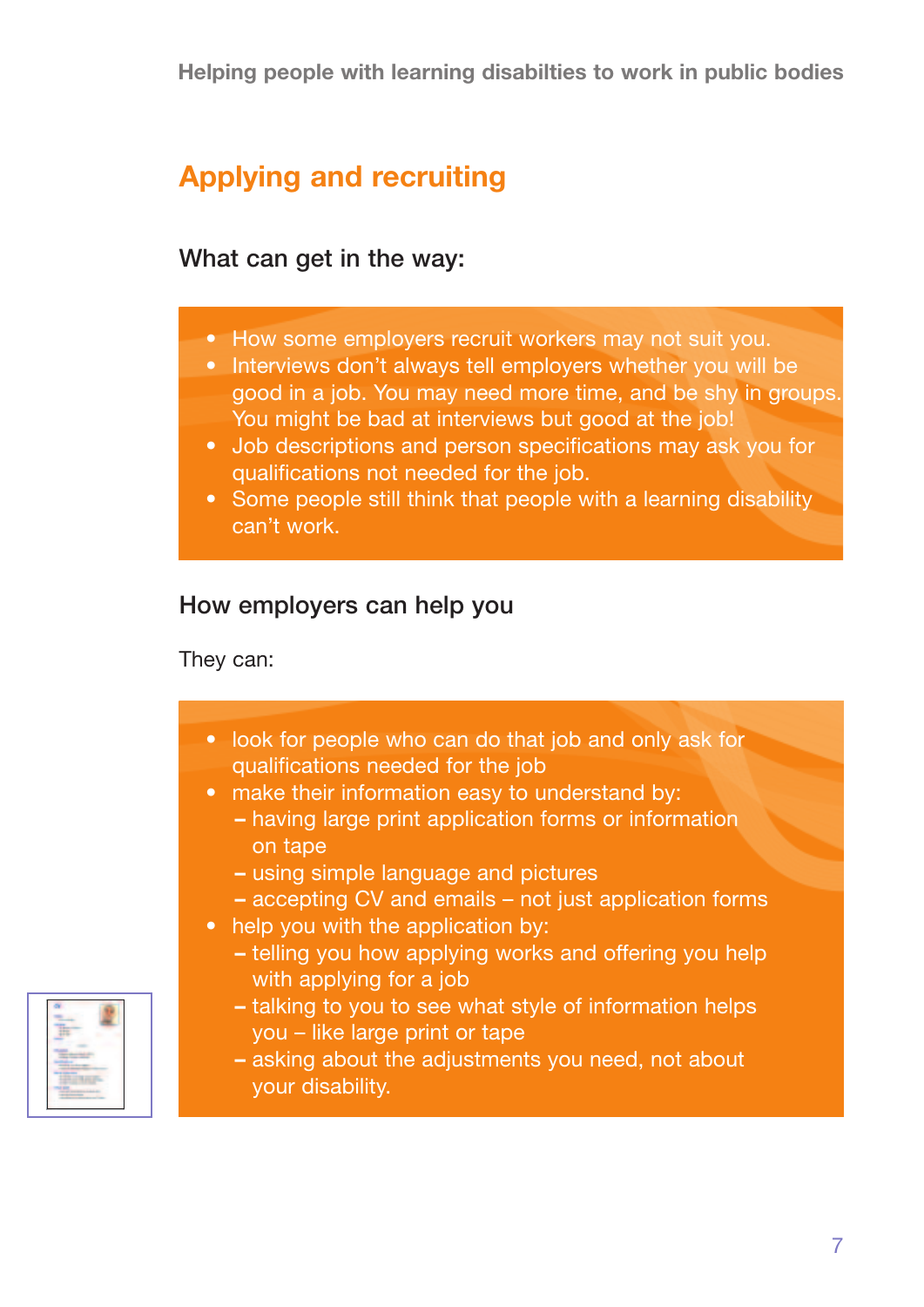# **Interviews**



- The law says interviews should be accessible. Employers may ask if you need more time to do a test, or a supporter at an interview.
- The best employers make sure you understand their questions and allow longer interviews so you can tell them want you want them to know.
- They make sure your interview is relaxed with simple questions with not too many people on your interview panel.
- They speak slowly and clearly.
- Their questions are about whether you can do a job, not about your disability.
- They offer you a work test if a written test is too difficult.
- They may offer you a job try-out to choose a job that suits you.
- The best employers remember with support you can learn to do a job!

# **Recruiting you**

When recruiting, the law says an employer must make *reasonable adjustment* to do things like:



- the **conditions** they give you on appointment
- the **induction** they give you
- the **training and support** they give you on the job
- **how they solve any problems.**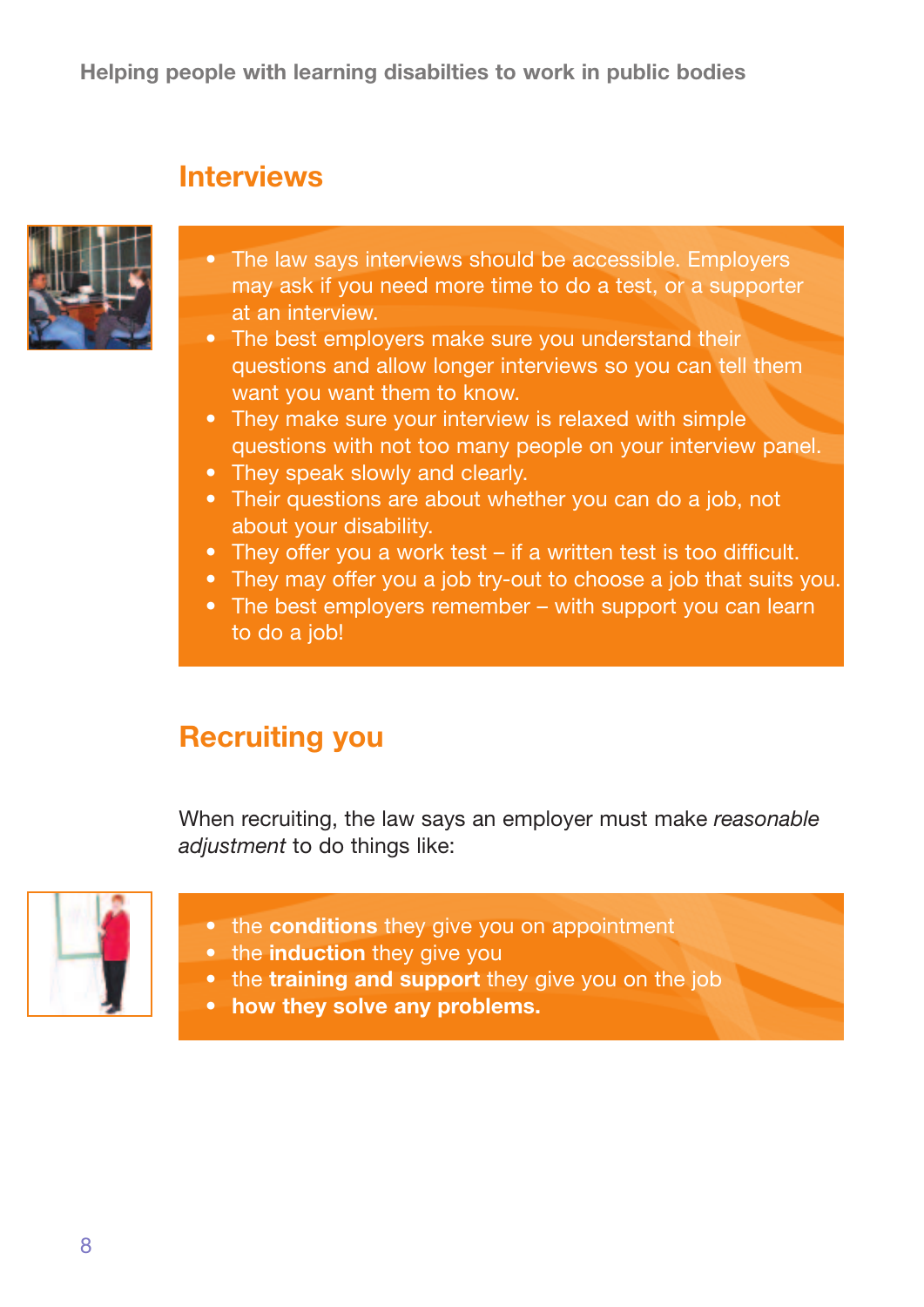

# **Flexible working and support**

### What can go wrong?

- People with a learning disability are often excluded from jobs they can do. This is because employers ask for things that aren't to do with the tasks of your job (like having GCSE exams).
- The time from when you apply for your job to when you start it can be too short to set up the support you need.
- Some employers aren't sure how well they can appoint people with a learning disability and don't always know about what people can do with support.
- Some employers try to treat people equally, rather than meeting a disabled person's needs.



### How employers can help:

- All departments can be involved in employing people.
- They can be in touch with other employers to find out what works.
- They may need to give you:
	- **–** more supervision and feedback
	- **–** a mentor
	- **–** more time to get used to the job.
- They can get help to match you to a vacancy and support for their staff to help you. They can get you a **job coach**, help with mentoring, extra training costs or equipment. They can get help from supported employment agencies.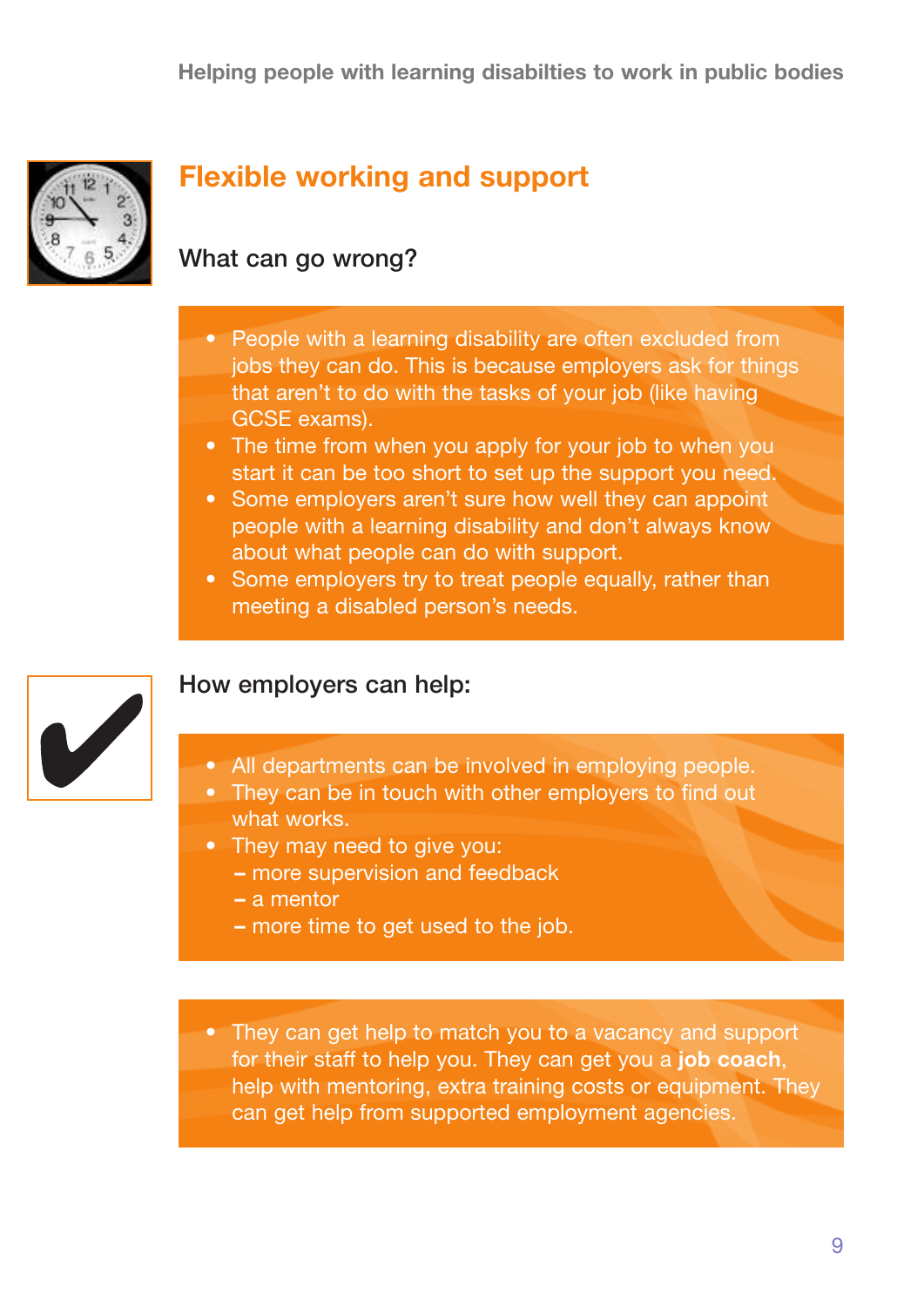- Being flexible in the way a job is done can help recruit people with a learning disability. Employers can:
	- **–** change the order or way a job is done if it makes it easier for you to do
	- **–** break the job down into parts to make it easier for you to learn
	- **–** change tasks so another worker might do a small task that you cannot do (like filling in forms or writing a report)
	- **–** change working hours to suit you.



- The law says employers shouldn't pass on information about your disability unless:
	- **–** it is absolutely necessary
	- **–** it is helps you to do your job
	- **–** you agree to it.
- Make health and safety advice easier for you by using clear language and pictures.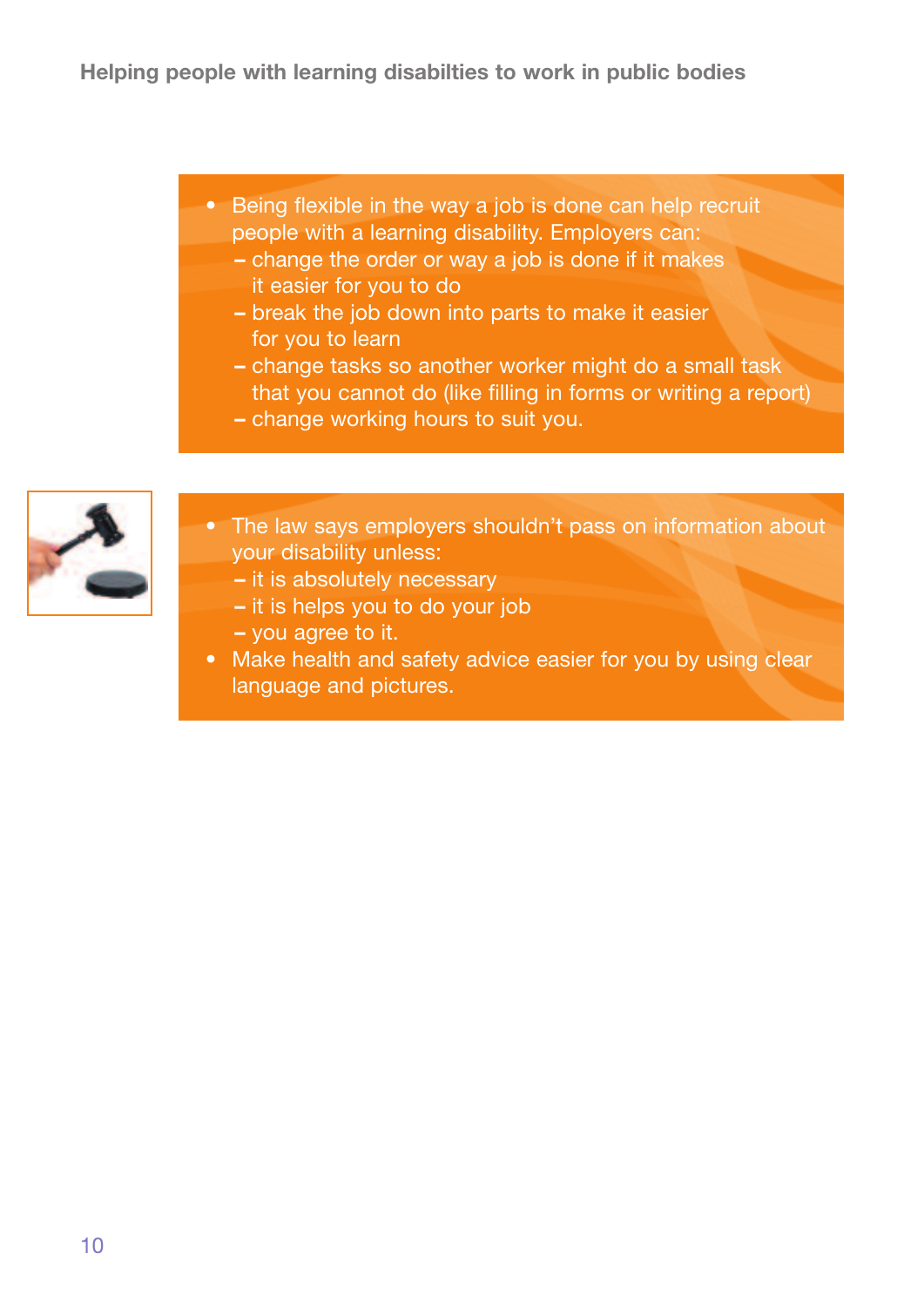# **Making inductions better**



- Employers can offer all staff disability training.
- They can make sure inductions happen straight away, take place where you work and be tailored to your job.
- They may need to:
	- give you more time than others
	- give you easier information, like easy-to-read material and pictures
	- show you things and let you try them, rather than just hearing about them
	- give you someone to support you through the induction.

# **Learning the job**

After your induction, you will need time to learn the job. This should suit your needs.



What problems you may face:

- Flexible working is not always valued by organisations.
- People often have wrong ideas about a person's abilities to learn to do a good job.
- People with a learning disability sometimes find it difficult to fit in socially.

### How employers can help you to learn:



- Employers can talk to you about what **reasonable adjustments** should be made and how they should be made.
- The Government can offer help for support workers, fares to work and support with your communication.
- Again, supported employment agencies can help.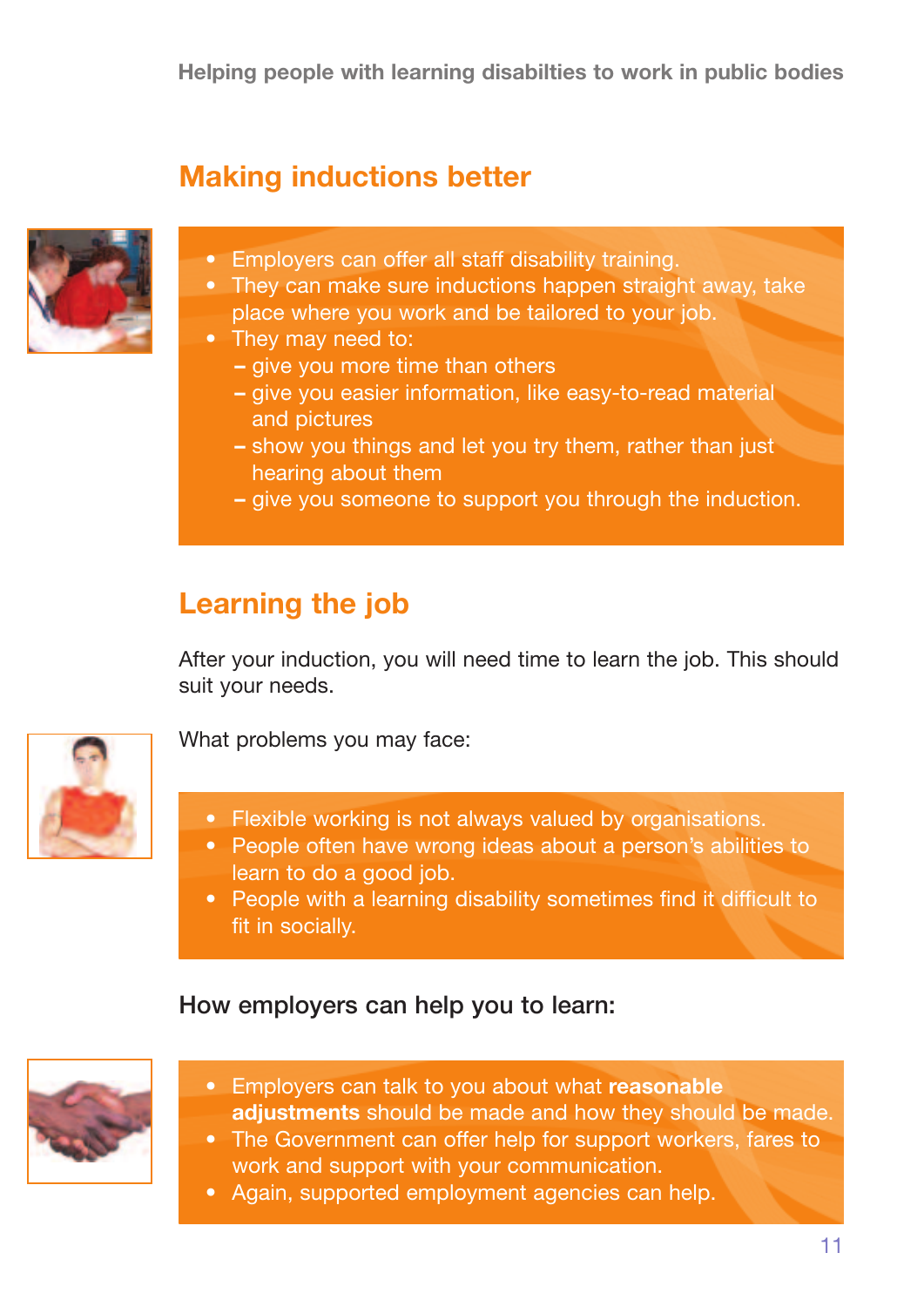

### Trainers should:

- use easy to understand language and try using picture guides
- explain things, speak slowly, help you to try for yourself with advice and use pictures
- help you to put right your own mistakes
- give clear feedback and ask you to tell you them you did right and wrong
- break steps down to help you learn the job in smaller bits
- give you time to practise and learn one thing at a time
- allow you to repeat a task so you can learn it better
- ask you how you learn best
- be aware of any medication you are using how it may affect your work
- let your supporter do less over time as you become confident working on your own.

There are some other ways employers can help you fit in socially.

They can:

- make sure staff know about any reasonable adjustments around you
- make sure staff know the disability policies
- help staff see that you may be shy and may need to be encouraged to be part of the team.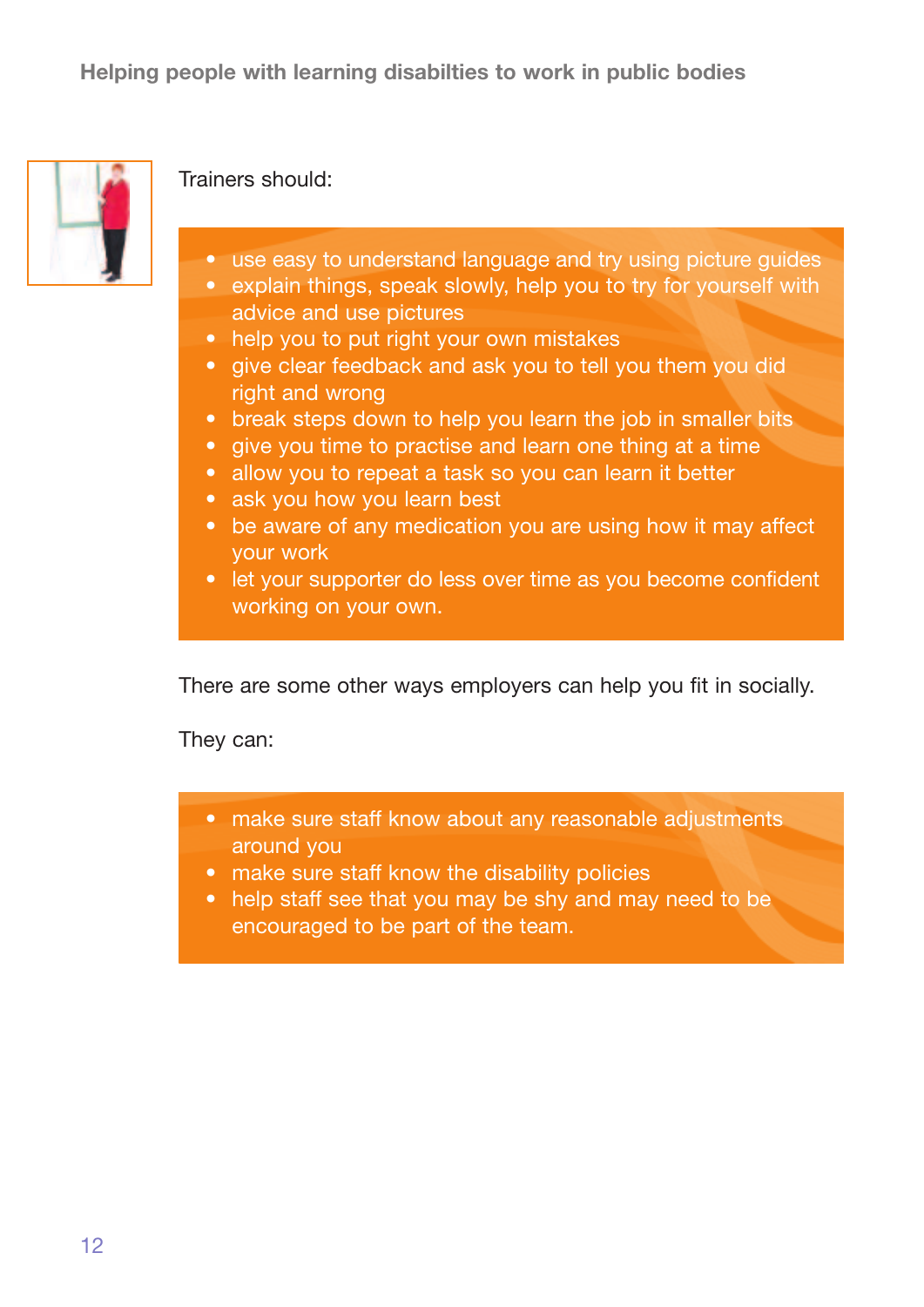# **Supervision**



Supervision is important to help you keep up the quality of your work and keep your job. The law says employers need to review things regularly to see if they are still working.

### We found out:

• Successful managers have the ability to communicate well with a range of workers and know about disability.



### How employers can make your supervision better:

- Think of all the ways you play a positive part in terms of: **–** the job
	- promoting diversity
	- working in a team
	- enthusiasm for work.
- Give you feedback on your work themselves. Do this respectfully – not in front of others.
- Give you feedback as soon as possible and make it clear what you should do in the future.
- Try a mentoring system, where you have a colleague to advise and support you.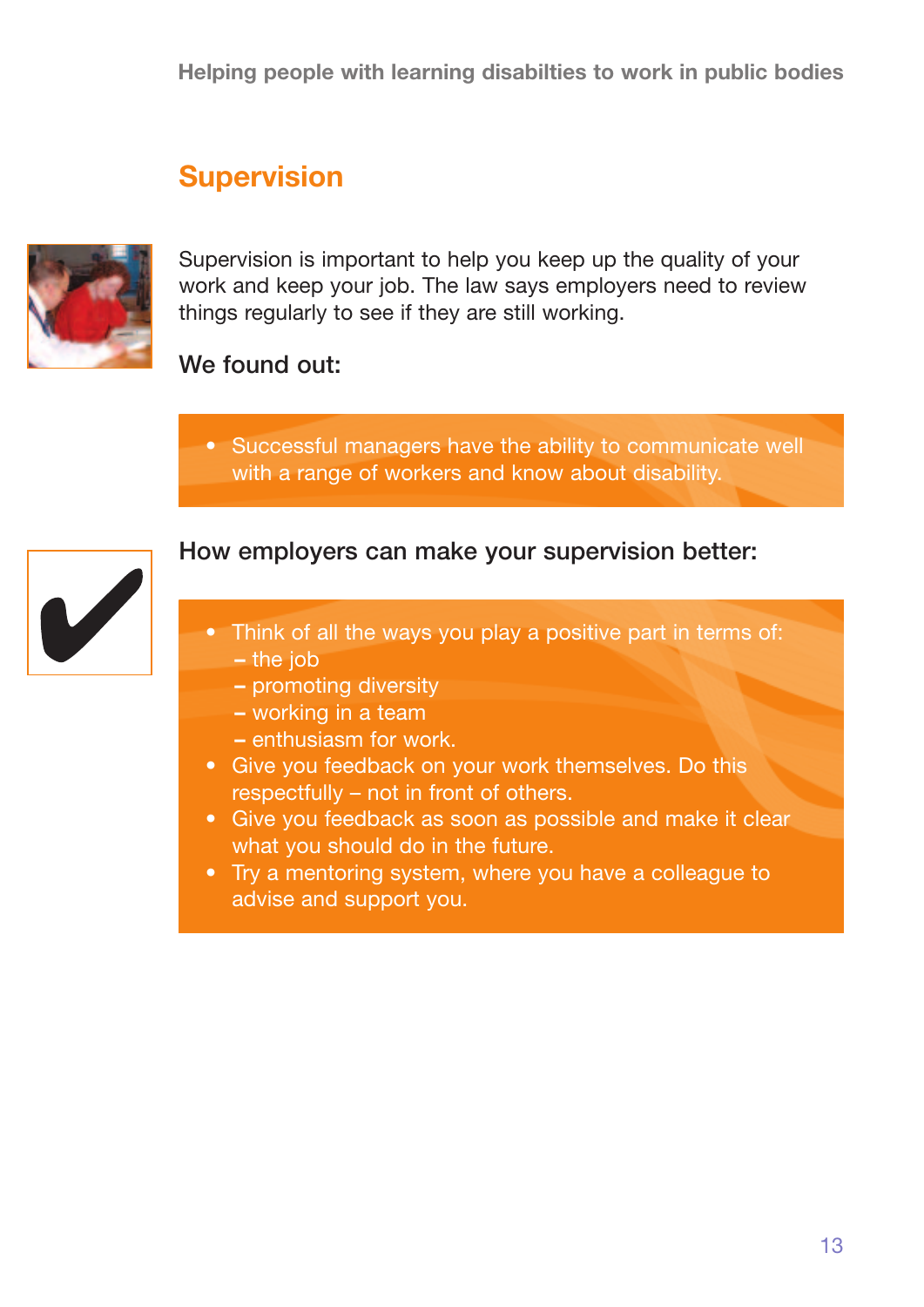# **Sorting out problems**



The law says employers must look into reasonable adjustments as soon as they see any problem with your work.

- Some employers may not realise that disability is causing a problem.
- Your relationships with other staff can be the key to problems.
- People with a learning disability are sometimes bullied in the workplace.

### How employers can help sort out problems

They can do this by:

| • being friendly |  |  |  |
|------------------|--|--|--|
|                  |  |  |  |

- making things accessible for you
- making sure you get support to understand the seriousness of the situation if your behaviour might lead to a disciplinary
- taking bullying seriously
- checking that you have understand the main requirements of your job
- checking they have looked at all possible adjustments involving you
- getting advice to see if anything more can be done
- finding out whether things outside work are upsetting you and making it hard for you to concentrate on your job.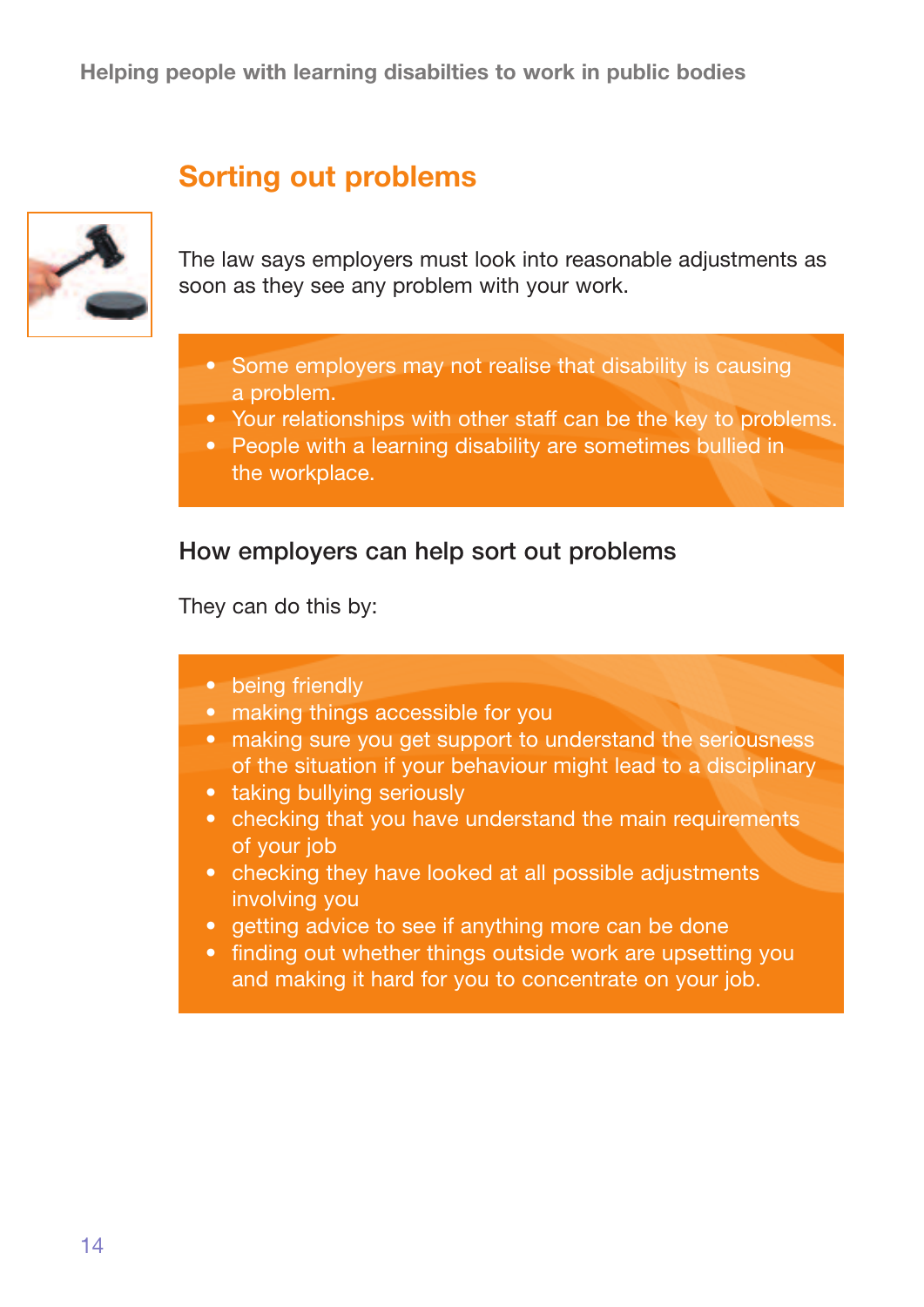# **Disputes**



In disputes, the law says that an employer must not treat a person with a disability less fairly than anybody else without good reason.

You may have difficulties when going through a disciplinary procedure if it is confusing and complicated.

### Employers can help by:

- making sure you understand what is expected of you, what will happen and why it is happening
- making sure all information is easy for you to understand.

When a problem has to go to a disciplinary employers can help further by:

- setting up meetings to make it easy for you to take part allowing more time, explaining things in different ways and having smaller groups
- allowing you to have someone to support you to understand and have your say.

If the problem involves other people employers will have to find out whether the cause is misunderstanding on your part, or due to bullying by staff. Bullying cannot be allowed – most employers will have a policy on this.

If you cannot do a job any longer, employers can help by thinking about finding you a different job.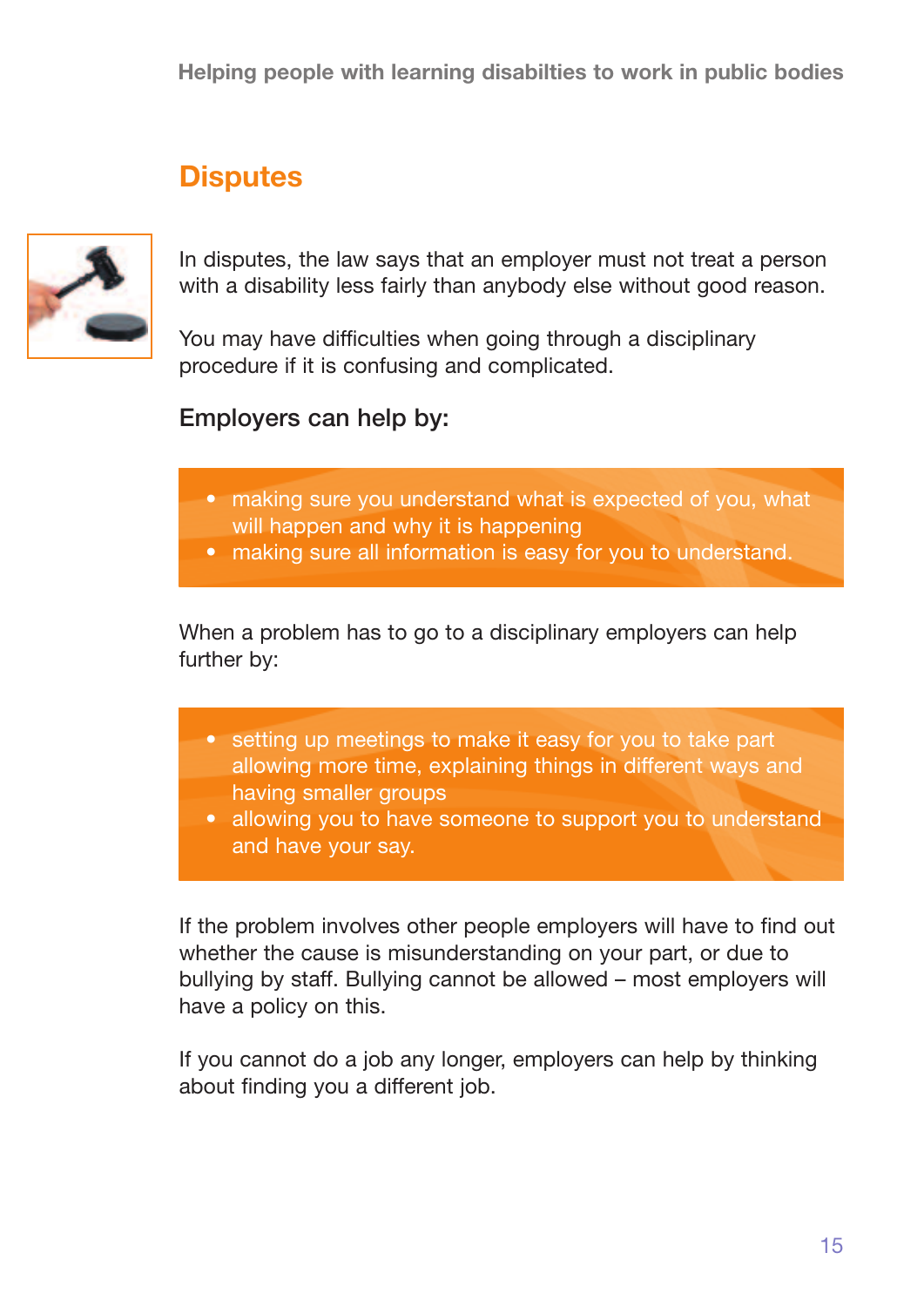# **Developing your career**

You will want to develop in your career, just like other people. The best employers will make sure you are treated fairly in this.

- Sometimes part-time jobs which do not have much responsibility are seen as the only jobs people with a learning disability can do. The best employers expect their staff with a learning disability to move ahead and support them to develop.
- They will make sure you have training and other opportunities to help you get ahead in your work.
- They will look at all the ways you help the organisation.

### Employers learning from employing disabled people

The law says public sector employers must look at their rules and to learn from their attempts to employ more people with a disability.

- Public sector employers often do not know how successful they are at including disabled people in their workforce and do not analyse when it's not working.
- Some employers do not know how to bring about change.

Really good employers:

- figure out what's working and learn from it
- use exit interviews to figure out how make things better
- publicise changes and improvements
- keep getting better!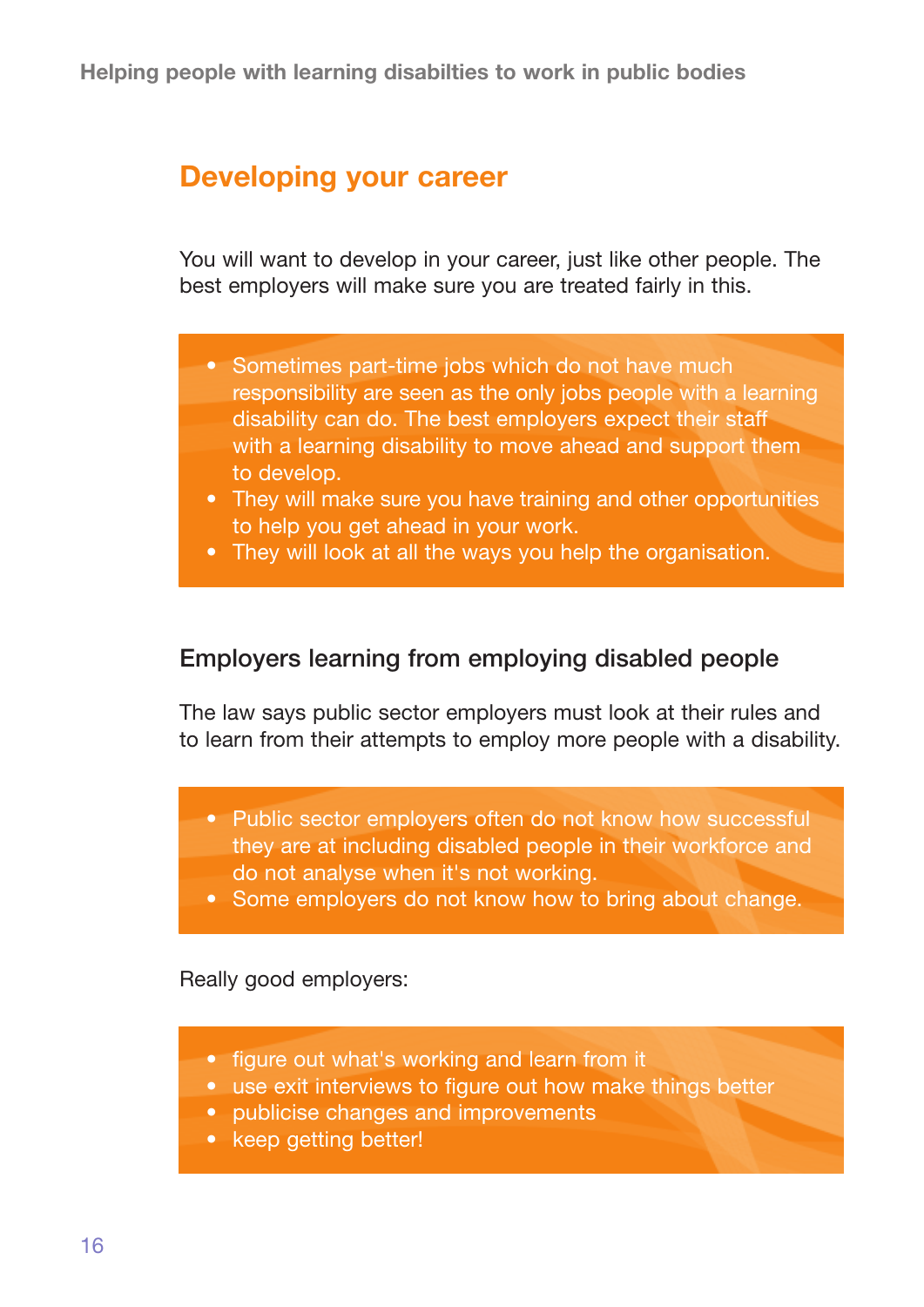# **To find out more**

For details of organisations included in the public bodies list, visit the **Disability Rights Commission** website at www.drc.gov.uk and look for the Code of Practice.

For more information on **TRIPOD** and more guidance on reasonable adjustments for disabled people, visit the Employers' Forum on Disability at www.employers-forum.co.uk

For applicant and employee referral and support, contact: **Jobcentre Plus**, **WORKSTEP** and **Access to Work** at www.jobcentreplus.gov.uk/cms. asp?page=/home/customers/hel pfordisabledpeople

For more information on supported employment and agency links, contact BASE/AfSE at www.afse.org.uk

### **Scottish Union of Supported Employment** at www.suse.org.uk

### **Association of Supported Employment Agencies (Wales)** at www.learningdisabilitywales.org.uk

### **Northern Ireland Union of Supported Employment** at

www.niuse.org.uk For information on the English **learning disability strategy**, and links to accessible materials, visit **Valuing People** at www.valuingpeople.gov.uk

For more information on disability awareness training from groups of people with a learning disability, contact **People First** at www.peoplefirst.org.uk

**Disability Rights Commission** www.drc.gov.uk

**Mencap** www.mencap.org.uk

# **Valuing People Support Team**

www.valuingpeople.gov.uk

### **Jobcentre Plus**

Where you claim Incapacity Benefit, Severe Disablement Allowance, Jobseeker's Allowance and Income Support. Personal advisers can help you look for a job. You can find your local office on the website. www.jobcentreplus.gov.uk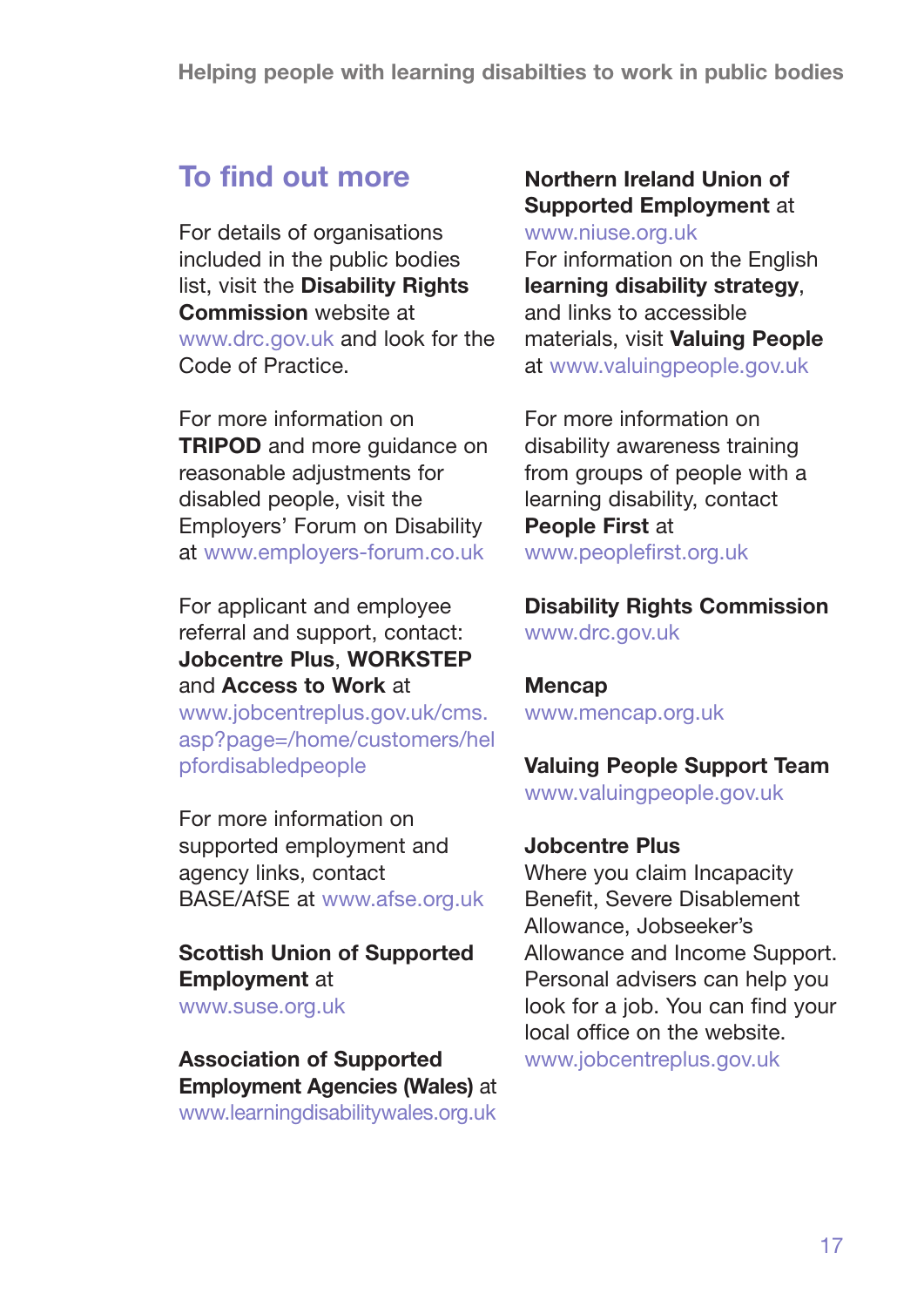### North East

The Percy Hedley Foundation **Services** 

### North West

Breakthrough UK Pure Innovations

### South West

Employer Led Development **Project** Work Able Plus

**Scotland** 

Supported Employment (North Lanarkshire Council)

### London

Access Employment (Camden Council)

### UK Wide

Jobcentre Plus Mencap Pathway and **WorkRight** Remploy Sabre employment Shaw Trust

# **Thanks**

We would like to thank **TRIPOD** – an initiative between the Department for Work and Pensions and the Employers' Forum on Disability for influencing the structure of this guide and providing many of the best practice employer contacts.

Thanks also to:

- **The Employers' Forum on Disability** for making sure the guide is easy to read and useful
- **Susan Boddy and the Valuing People Support Team** for recognising the need the guide and commissioning the work
- **The intermediaries and support organisations** that helped us for finding examples of best practice and who we discovered offered help to employers and employees when we conducted our interviews. You will find similar organisations in your area.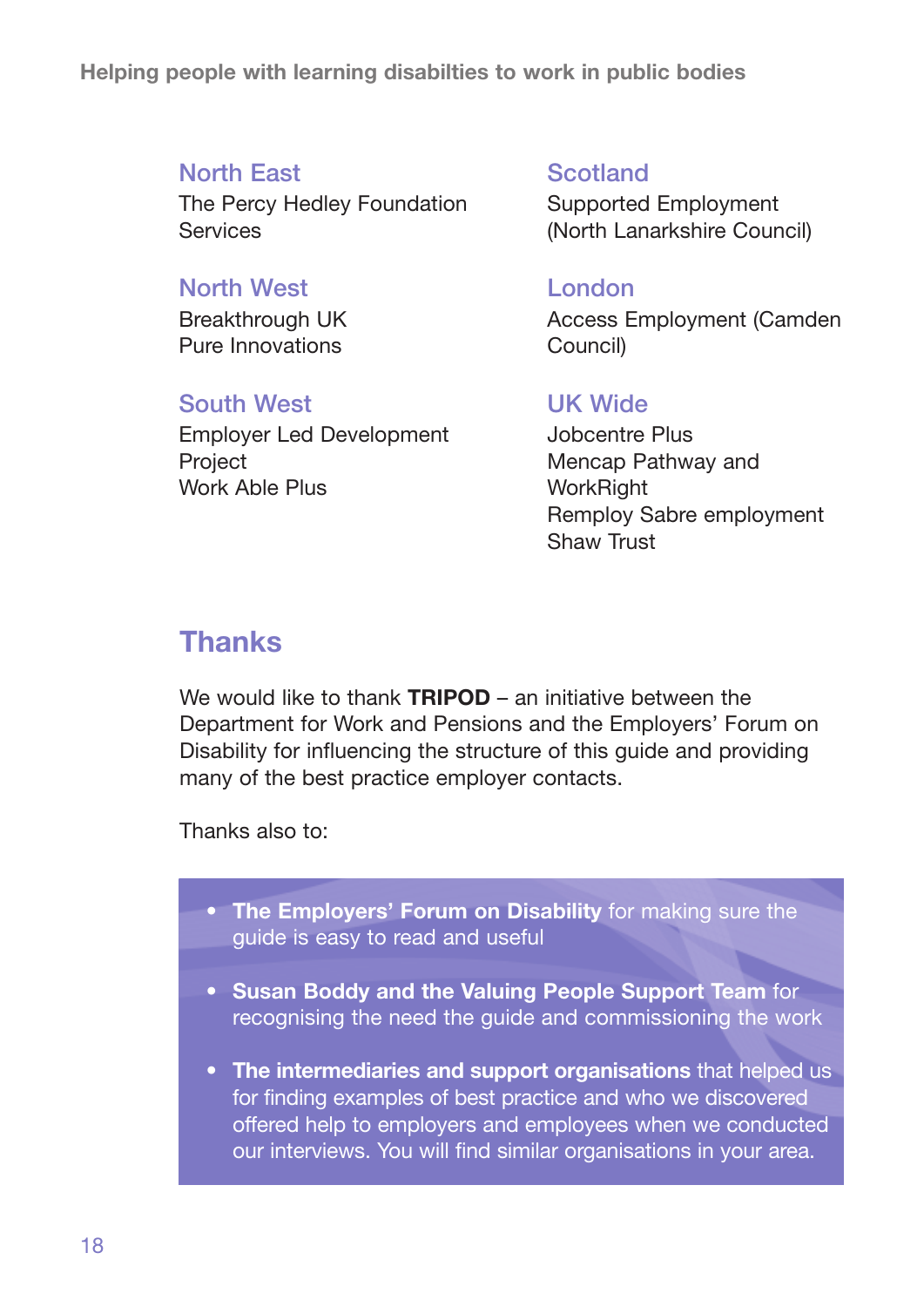### Thanks to the best practice employers who we found so committed to reasonable adjustment:

- London Borough of Camden Library
- DWP Accessibility Solutions Team
- The Home Office
- Jobcentre Plus HR Policy and Diversity Team
- Manchester BBC Recruitment Team
- Manchester Council Corporate Services
- Metropolitan Police Fingerprint Archive
- North Lanarkshire Social Work Department
- Plymouth Royal Mail
- South London and Maudsley NHS Trust Pharmacy and Multidisciplinary Library
- Stockport Metropolitan Borough Council Human Resources
- London Borough of Sutton County Council Customer Services
- Wiltshire County Council Personnel and Adult and Community Services.



Accessible text: Working with Words www.workingwithwords.org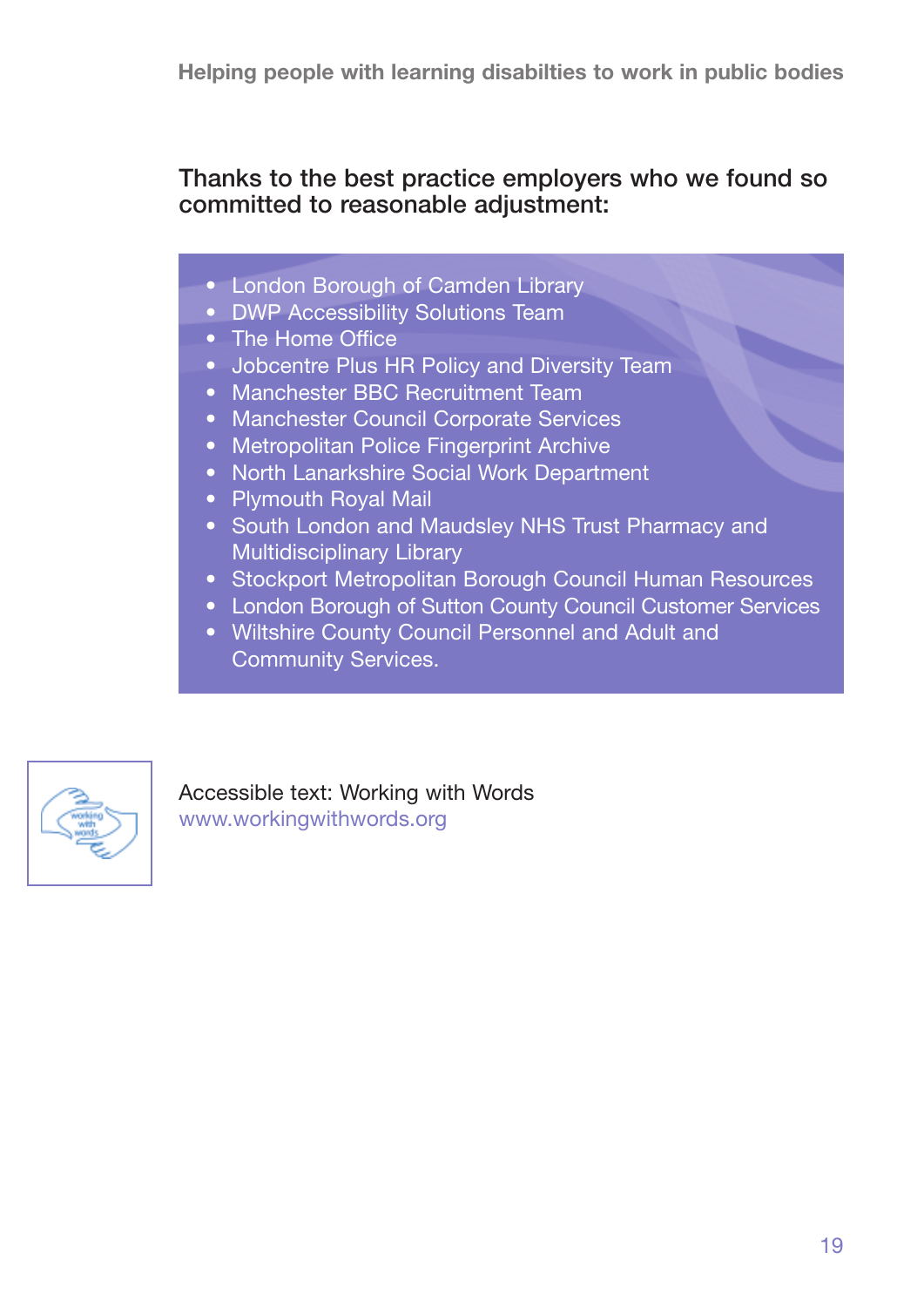# **What the difficult words in this report mean**



#### **Disability**

Some disabled people have difficulty doing some everyday things without support. A disability can be physical or intellectual. The word disability includes people with a learning disability.

#### **Public employer**

These can be government departments, local councils, colleges, NHS trusts, the police, libraries, museums or other bodies.

#### **Reasonable adjustment**

These are the changes an employer can make to help a disabled person do a job as well as they can.

#### **Discrimination**

Treating you in an unfair way because you are disabled.

#### **Job advert**

Information which tells people that there is a job available. It tells you what skills are needed and how much the pay is. Adverts can be in newspapers, JobCentres and on the internet.



#### **Application form**

This is the form which an employer sends you. You write or type information about yourself on it like your experience and how well you can do the employer's job.

#### **Short listing**

When they have received application forms, the employer makes a list of suitable people who they want to interview for the job.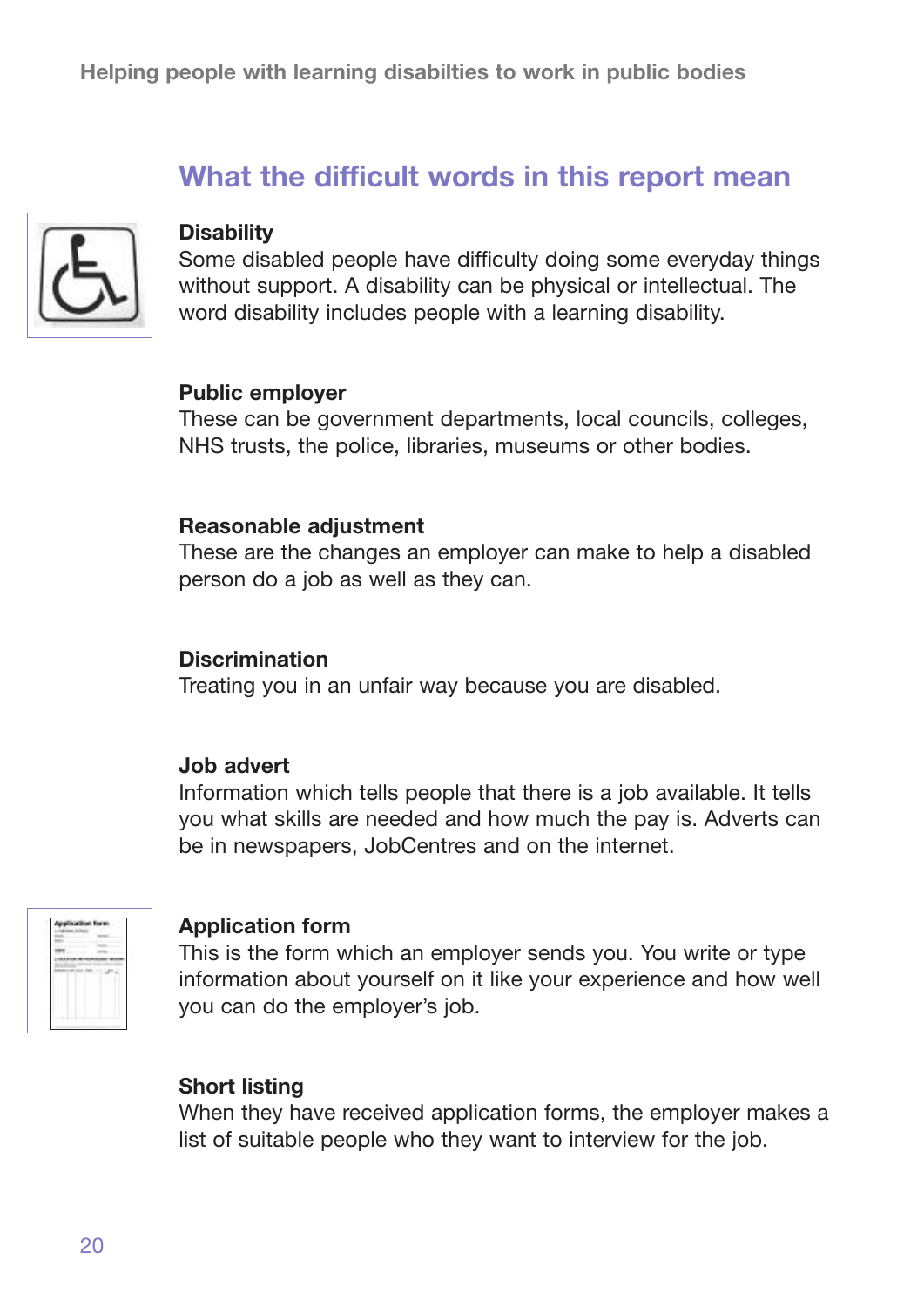

#### **Interview**

A meeting between you and an employer. This is one way to find out how well a job suits you.

#### **Work experience or try-out**

This is a short chance to have a go at a job to see if you can do it and if you like it. It's another way to find out how well a job suits you.



### **Contract**

This is an agreement between you and your employer telling you the conditions of work. This means how many hours you work, how much holiday you get and other things. You and your employer sign the contract.

### **Induction**

This is an introduction to your work and happens when you start your job. You will be shown your workplace, introduced to people you work with, shown the health and safety policy and told about the organisation.



### **Training**

This is the teaching you are given to help you to be better at your job.

### **Mentor**

Someone at work who offers you advice and support.



### **Supervision**

This is a private meeting between your manager and you. It gives you a chance to talk about any problems in your job. Your employer can talk about whether your job is being done properly.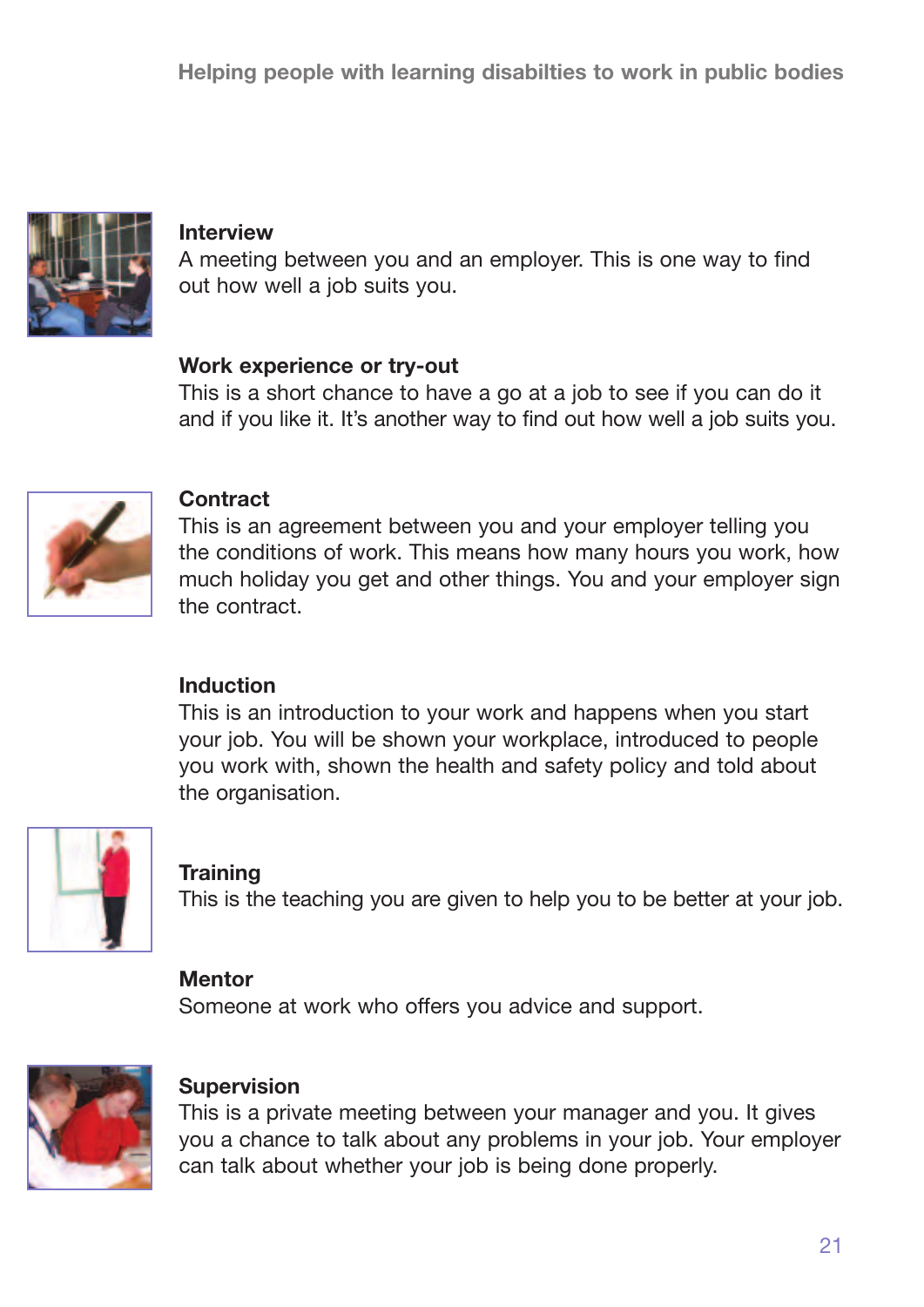#### **Personal Development Plan**

This is a private agreement between your manager and you. It lists what you would like to do next in your job, such as things you would like to learn and how you might get paid more for doing more things.

#### **Disciplinary**

This is an official procedure which happens when something is not going well at work. The employer looks into what has happened. It might be lateness, damage to property, bullying or another problem. You also have the chance to have your say.

#### **Exit interviews**

These are meetings you have with your supervisor if you have decided to leave your job. They are to find out why this was not the right job for you, so you can both improve what you do.



### **The law**

The law says that disabled people have the right to be treated fairly by all employers. It says employers must change how they do things so that disabled people can get jobs without discrimination. They should make reasonable adjustments to how they work to include disabled people.

Public employers too must do this. Big public authorities need to make plans saying what they are doing to employ more disabled people. It means that public bodies will be important in helping more disabled people get and keep jobs with them.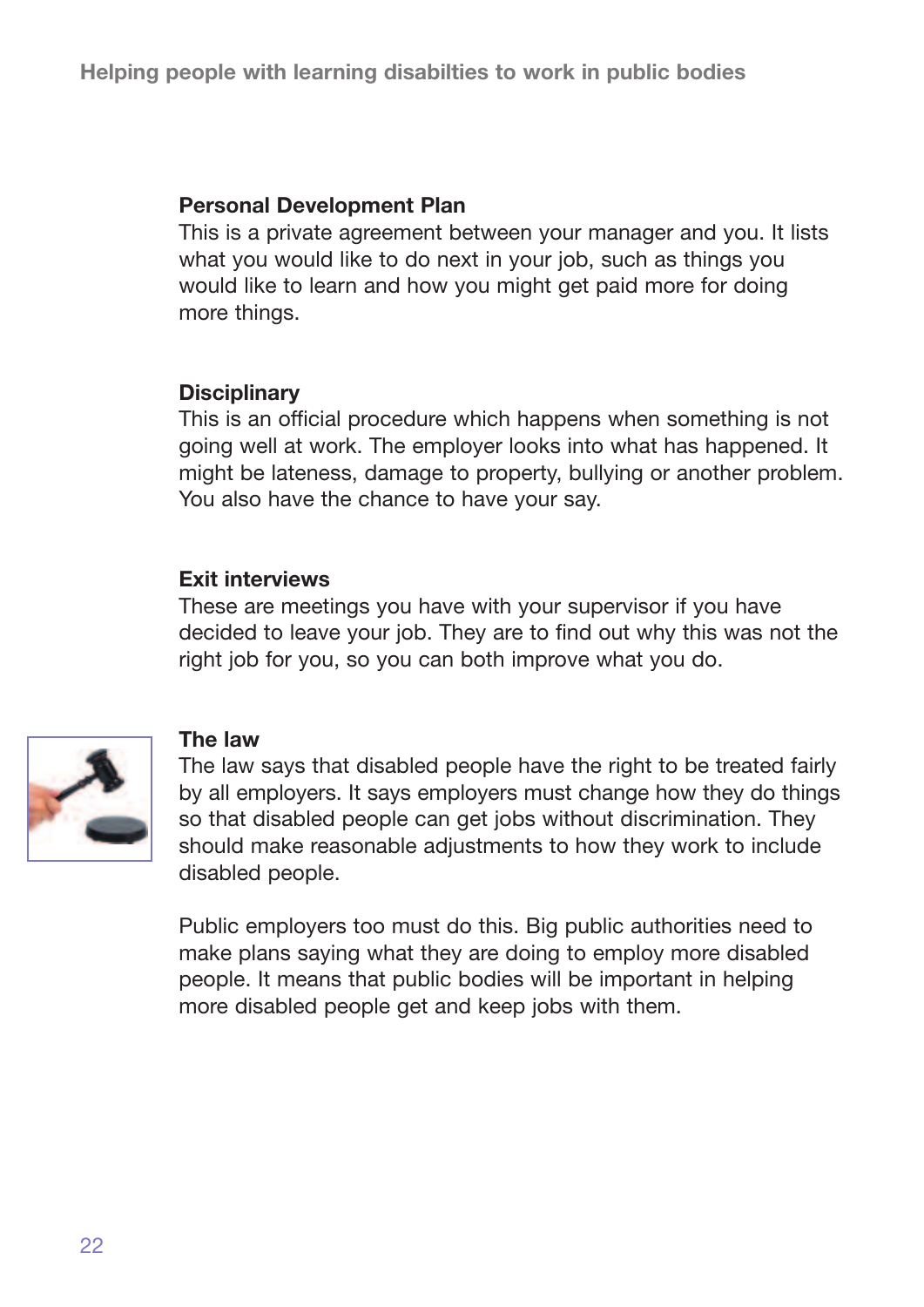

The *Disability Rights Commission* promotes equality for disabled people. It gives information on its website and has a helpline for disabled people and employers.

The *Valuing People* White Paper aims to include people with a learning disability in all areas of life. It says public bodies should lead the way in employing people with a learning disability.